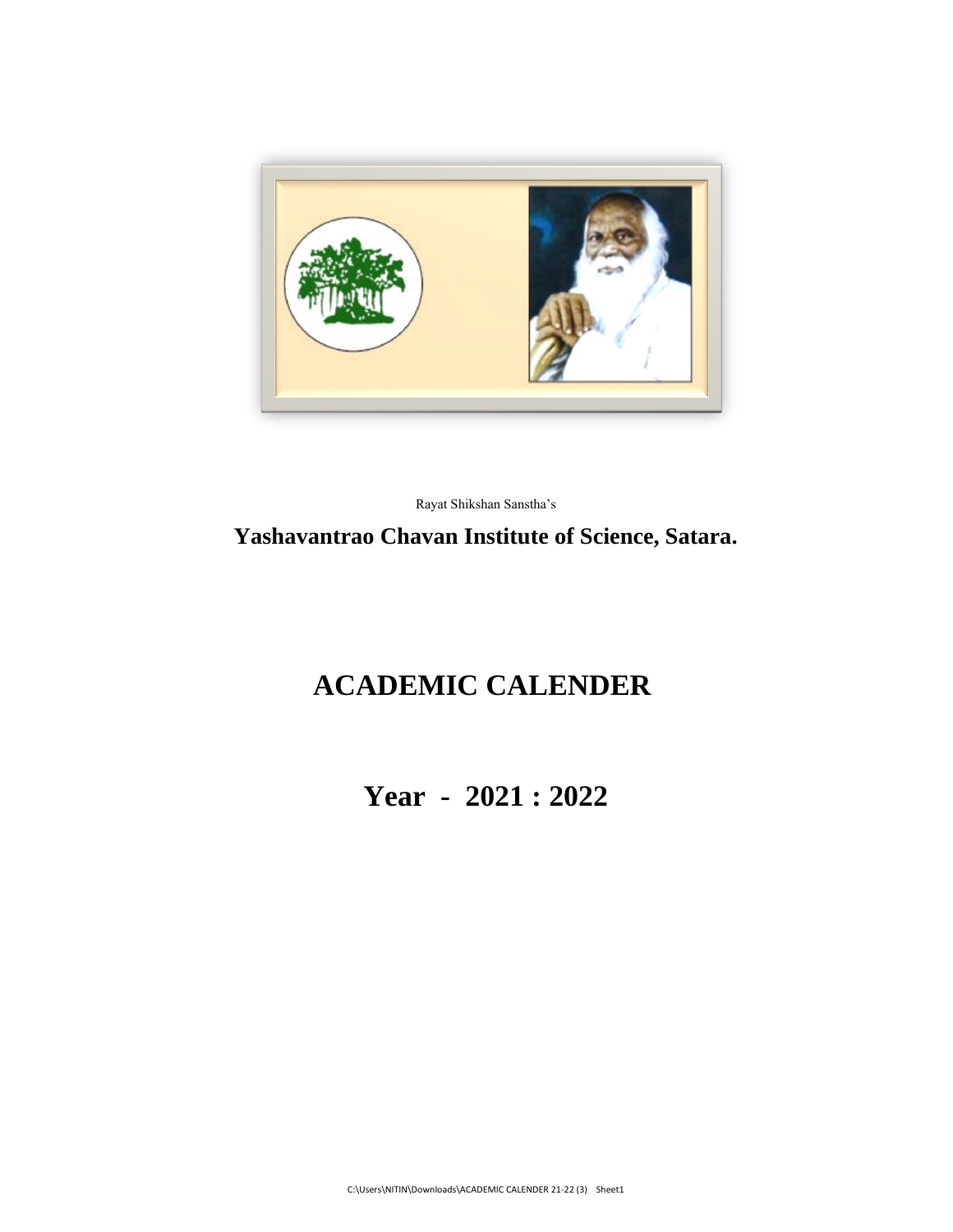### **JUNE : 2021**

| <b>Date</b> | Day             | <b>Celebrations Event</b>                                                                                                          |
|-------------|-----------------|------------------------------------------------------------------------------------------------------------------------------------|
| 6/14/2021   | <b>Monday</b>   | <b>Crash Course for XII Std.</b>                                                                                                   |
| 6/15/2021   | <b>Tuesday</b>  | <b>All Staff General Meeting</b>                                                                                                   |
| 6/16/2021   | Wednesday       | <b>Admission Procedure For Std. 12</b>                                                                                             |
| 6/17/2021   | <b>Thursday</b> |                                                                                                                                    |
| 6/18/2021   | Friday          | <b>Online Zoom Lectures for Std. XII For all Subjects</b>                                                                          |
| 6/19/2021   | <b>Saturday</b> |                                                                                                                                    |
| 6/20/2021   | <b>Sunday</b>   | <b>Holiday</b>                                                                                                                     |
| 6/21/2021   | <b>Monday</b>   | Online Zoom Lectures for Std. XII For all Subjects, Time Management<br><b>Lectures under Student Quality Improvement Programme</b> |
| 6/22/2021   | <b>Tuesday</b>  |                                                                                                                                    |
| 6/23/2021   | Wednesday       |                                                                                                                                    |
| 6/24/2021   | <b>Thursday</b> |                                                                                                                                    |
| 6/25/2021   | Friday          |                                                                                                                                    |
| 6/26/2021   | <b>Saturday</b> |                                                                                                                                    |
| 6/27/2021   | <b>Sunday</b>   | <b>Holiday</b>                                                                                                                     |
| 6/28/2021   | <b>Monday</b>   |                                                                                                                                    |
| 6/29/2021   | <b>Tuesday</b>  | <b>Online Zoom Lectures for Std. XII For all Subjects</b>                                                                          |
| 6/30/2021   | Wednesday       |                                                                                                                                    |

# **July : 2021**

| 7/1/2021  | <b>Thursday</b> |                                                                  |
|-----------|-----------------|------------------------------------------------------------------|
| 7/2/2021  | Friday          | <b>Online Zoom Lectures for Std. XII For all Subjects</b>        |
| 7/3/2021  | <b>Saturday</b> | <b>Guest Lecture Under Student Quality Improvement Programme</b> |
| 7/4/2021  | <b>Sunday</b>   | <b>Holiday</b>                                                   |
| 7/5/2021  | <b>Monday</b>   | <b>Online Zoom Lectures for Std. XII For all Subjects</b>        |
| 7/6/2021  | <b>Tuesday</b>  |                                                                  |
| 7/7/2021  | Wednesdav       |                                                                  |
| 7/8/2021  | <b>Thursday</b> |                                                                  |
| 7/9/2021  | Friday          |                                                                  |
| 7/10/2021 | <b>Saturday</b> | <b>Guest Lecture Under Student Quality Improvement Programme</b> |
| 7/11/2021 | <b>Sunday</b>   | <b>HOLIDAY</b>                                                   |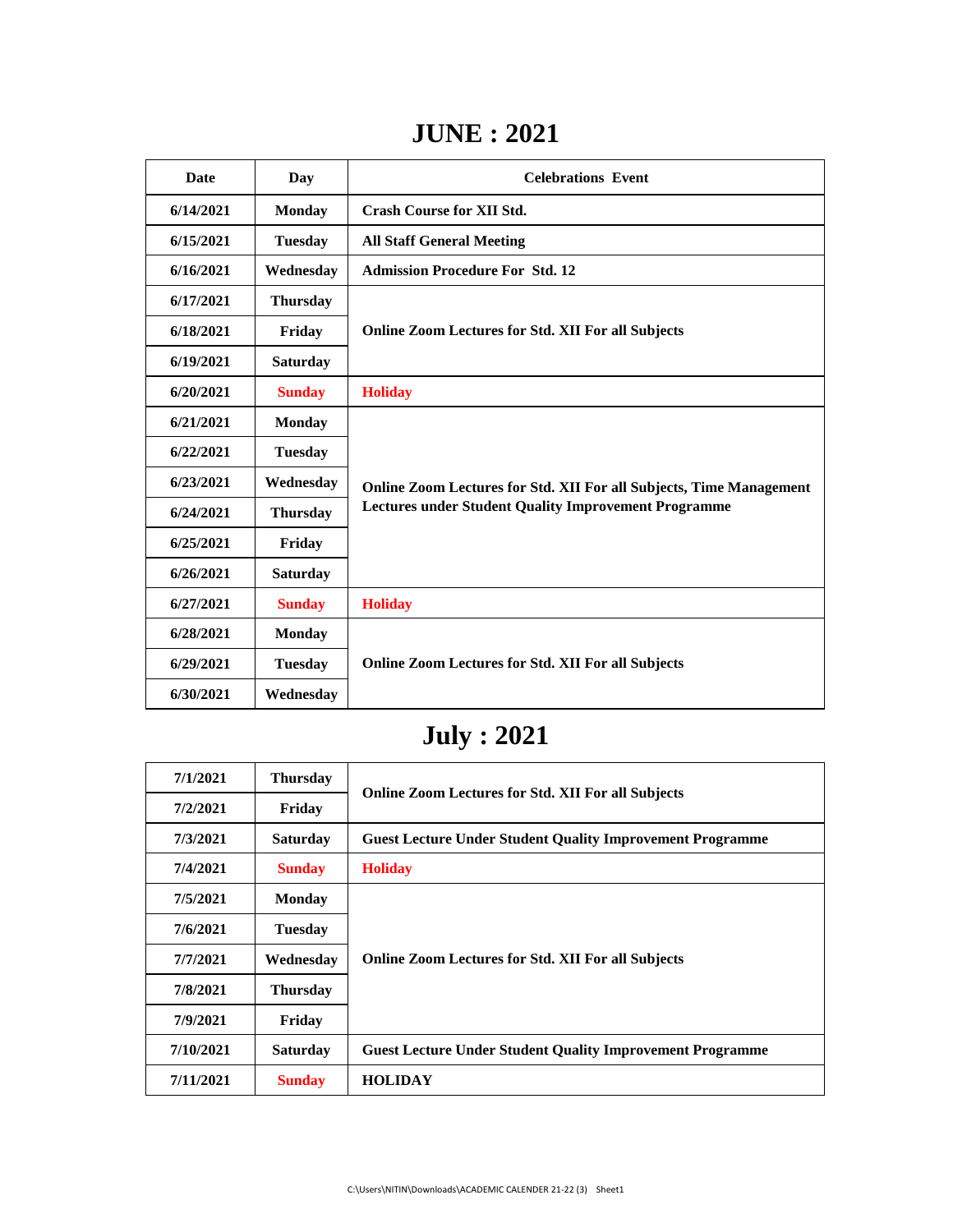| 7/12/2021 | <b>Monday</b>    |                                                                      |
|-----------|------------------|----------------------------------------------------------------------|
| 7/13/2021 | <b>Tuesday</b>   |                                                                      |
| 7/14/2021 | Wednesday        | <b>Online Zoom Lectures for Std. XII For all Subjects</b>            |
| 7/15/2021 | <b>Thursday</b>  |                                                                      |
| 7/16/2021 | Friday           |                                                                      |
| 7/17/2021 | <b>Saturday</b>  | <b>Guest Lecture Under Student Quality Improvement Programme</b>     |
| 7/18/2021 | <b>Sunday</b>    | JEE -NEET Practice Test No. No. 1 (P+C)                              |
| 7/19/2021 | <b>Monday</b>    | <b>All Staff General Meeting</b>                                     |
| 7/20/2021 | <b>Tuesday</b>   | Holiday, Aashadi Ekadashi                                            |
| 7/21/2021 | <b>Wednesday</b> | Holiday, Bakari Ed                                                   |
| 7/22/2021 | <b>Thursday</b>  | <b>Online Zoom Lectures for Std. XII</b>                             |
| 7/23/2021 | Friday           | <b>Guru Pournima</b>                                                 |
| 7/24/2021 | <b>Saturday</b>  | <b>Guest Lecture Under Student Quality Improvement Programme</b>     |
| 7/25/2021 | <b>Sunday</b>    | JEE -NEET Practice Test No. No. 1 (M+B)                              |
| 7/26/2021 | <b>Monday</b>    |                                                                      |
| 7/27/2021 | <b>Tuesday</b>   | <b>XI CET GUIDANCE COURSE</b>                                        |
| 7/28/2021 | Wednesday        |                                                                      |
| 7/29/2021 | <b>Thursday</b>  |                                                                      |
| 7/30/2021 | Friday           | <b>Practice Test No. Under Student Quality Improvement Programme</b> |
| 7/31/2021 | <b>Saturday</b>  | <b>Guest Lecture Under Student Quality Improvement Programme</b>     |

## **AUGUST : 2021**

| 8/1/2021 | <b>Sunday</b>   | Lokmanya Tilak Death Anniversary.<br><b>JEE -NEET Practice Test No. No. 2 (P+C)</b> |
|----------|-----------------|-------------------------------------------------------------------------------------|
| 8/2/2021 | Monday          | <b>Online Zoom Lectures for Std. XII For all Subjects</b>                           |
| 8/3/2021 | <b>Tuesday</b>  | Krantisinh Nana Patil Javanti                                                       |
| 8/4/2021 | Wednesday       | <b>XI CET GUIDANCE COURSE</b>                                                       |
| 8/5/2021 | Thursday        |                                                                                     |
| 8/6/2021 | Friday          |                                                                                     |
| 8/7/2021 | <b>Saturday</b> |                                                                                     |
| 8/8/2021 | <b>Sunday</b>   | JEE -NEET Practice Test No. No. 2 (M+B)                                             |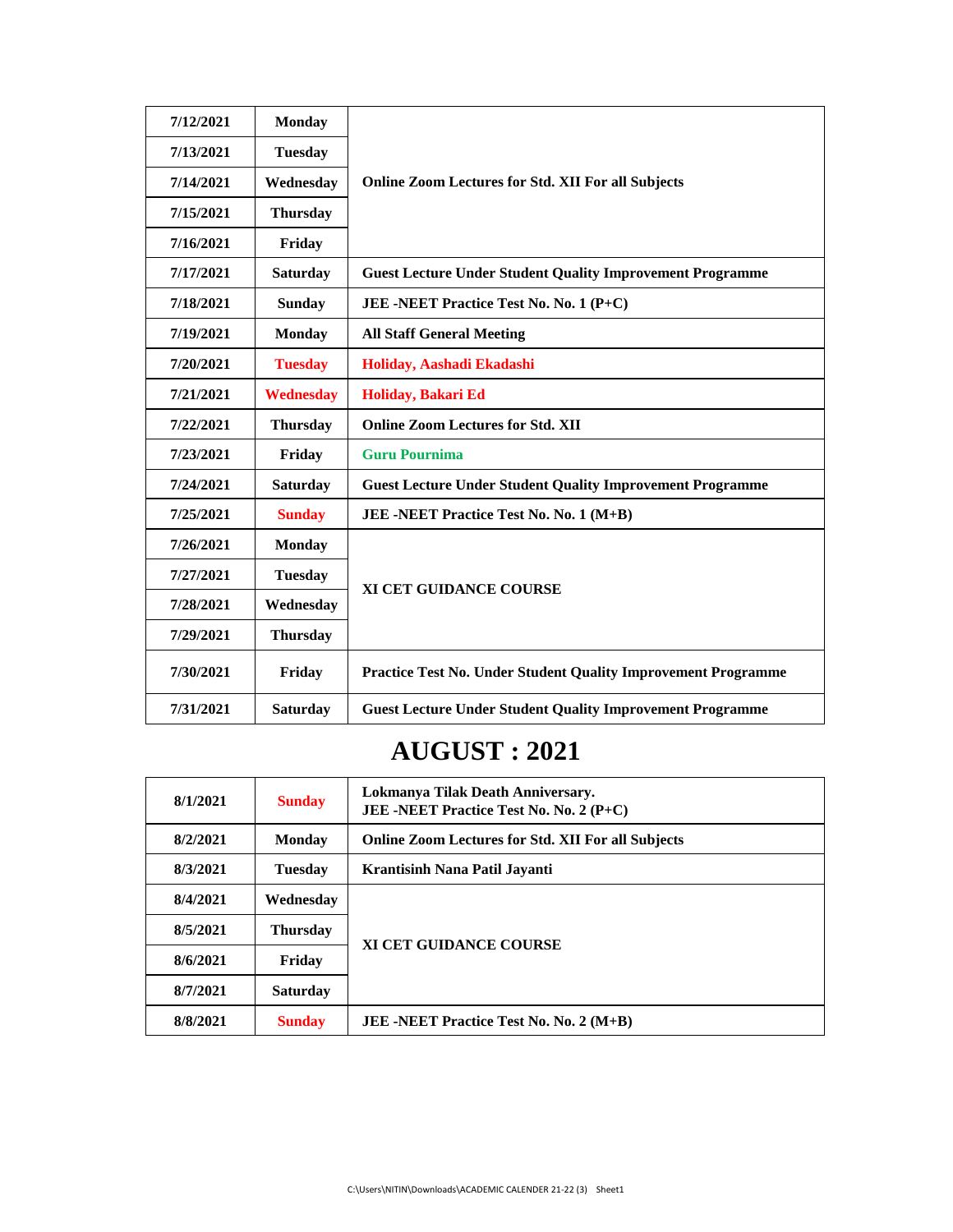| 8/9/2021  | <b>Monday</b>   |                                                               |
|-----------|-----------------|---------------------------------------------------------------|
| 8/10/2021 | <b>Tuesday</b>  |                                                               |
| 8/11/2021 | Wednesday       | XI CET GUIDANCE COURSE                                        |
| 8/12/2021 | <b>Thursday</b> |                                                               |
| 8/13/2021 | Friday          |                                                               |
| 8/14/2021 | <b>Saturday</b> |                                                               |
| 8/15/2021 | <b>Sunday</b>   | Independence Day, JEE -NEET Practice Test No. No. 3 (P+C)     |
| 8/16/2021 | <b>Monday</b>   | Holiday Pateti (Parashi Nav Varsh Din)                        |
| 8/17/2021 | <b>Tuesday</b>  |                                                               |
| 8/18/2021 | Wednesday       | <b>Online Zoom Lectures for Std. XII For all Subjects</b>     |
| 8/19/2021 | <b>Thursday</b> | <b>Holiday (Moharam)</b>                                      |
| 8/20/2021 | Friday          |                                                               |
| 8/21/2021 | <b>Saturday</b> | <b>Online Zoom Lectures for Std. XII For all Subjects</b>     |
| 8/22/2021 | <b>Sunday</b>   | JEE -NEET Practice Test No. No. 3 (M+B)                       |
| 8/23/2021 | <b>Monday</b>   |                                                               |
| 8/24/2021 | <b>Tuesday</b>  |                                                               |
| 8/25/2021 | Wednesday       | XII UNIT Test No. 1                                           |
| 8/26/2021 | <b>Thursday</b> |                                                               |
| 8/27/2021 | Friday          |                                                               |
| 8/28/2021 | <b>Saturday</b> | <b>Online Zoom Lectures for Std. XII For all Subjects</b>     |
| 8/29/2021 | <b>Sunday</b>   | National Sports Day, JEE -NEET Practice Test No. No. 4 (P+C)  |
| 8/30/2021 | <b>Monday</b>   | Practice Test No. Under Student Quality Improvement Programme |
| 8/31/2021 | <b>Tuesday</b>  | <b>All Staff General Meeting</b>                              |

### **SEPTEMBER : 2021**

| 9/1/2021 | Wednesdav       | <b>Online Zoom Lectures for Std. XII For all Subjects</b> |
|----------|-----------------|-----------------------------------------------------------|
| 9/2/2021 | Thursday        |                                                           |
| 9/3/2021 | Friday          |                                                           |
| 9/4/2021 | <b>Saturday</b> |                                                           |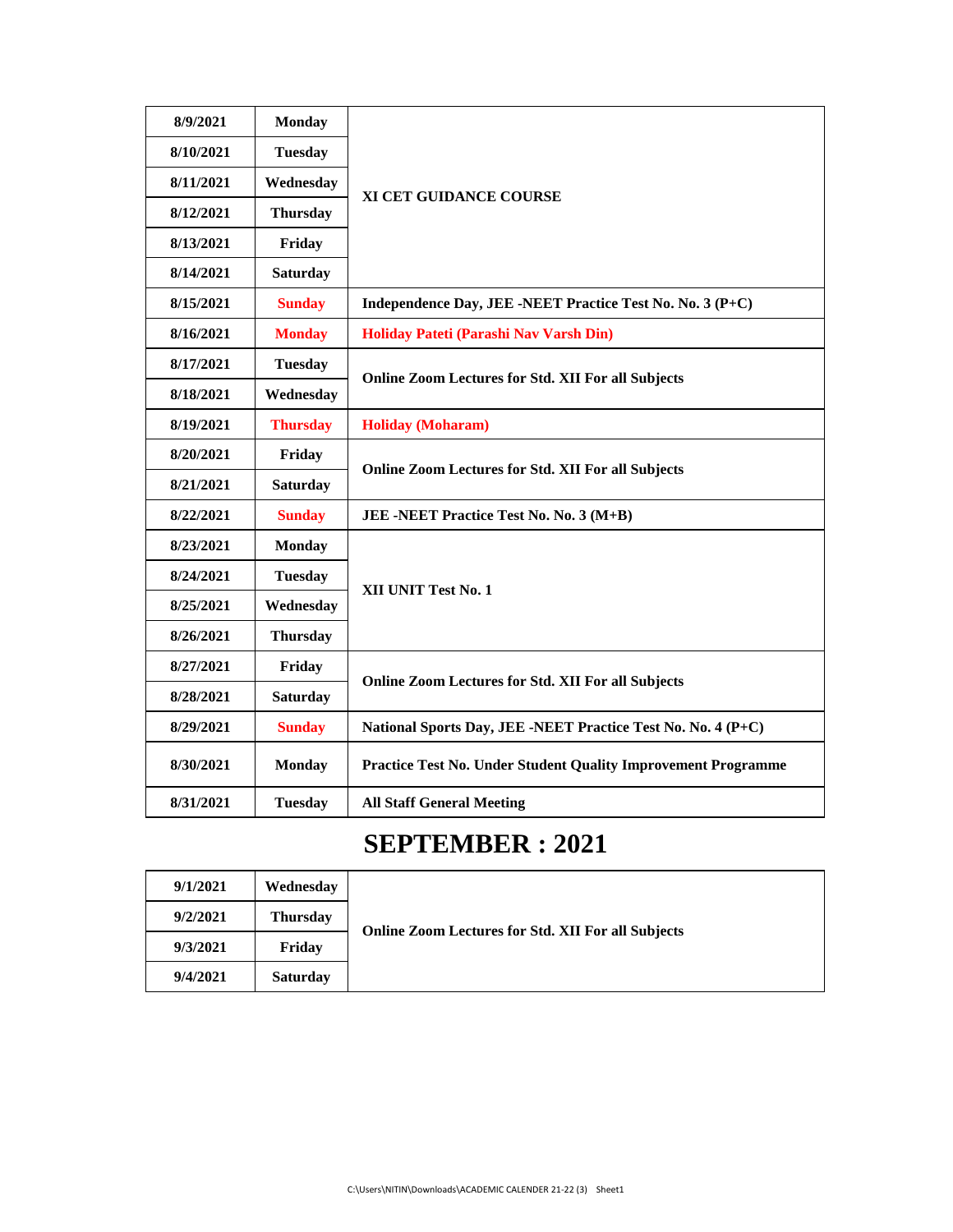| 9/5/2021  | <b>Sunday</b>   | Dr. Radhakrishnan Jayanti.<br>JEE -NEET Practice Test No. No. 4 (M+B) |
|-----------|-----------------|-----------------------------------------------------------------------|
| 9/6/2021  | <b>Monday</b>   |                                                                       |
| 9/7/2021  | <b>Tuesday</b>  |                                                                       |
| 9/8/2021  | Wednesday       | <b>Admission Procedure for Std. 11</b>                                |
| 9/9/2021  | <b>Thursday</b> |                                                                       |
| 9/10/2021 | <b>Friday</b>   | <b>Ganesh Chaturthi</b>                                               |
| 9/11/2021 | <b>Saturday</b> | <b>Online Zoom Lectures for Std. XII For all Subjects</b>             |
| 9/12/2021 | <b>Sunday</b>   | JEE -NEET Practice Test No. 5 (P+C)                                   |
| 9/13/2021 | <b>Monday</b>   |                                                                       |
| 9/14/2021 | <b>Tuesday</b>  |                                                                       |
| 9/15/2021 | Wednesday       |                                                                       |
| 9/16/2021 | <b>Thursday</b> | XII UNIT Test No. 2                                                   |
| 9/17/2021 | Friday          |                                                                       |
| 9/18/2021 | <b>Saturday</b> |                                                                       |
| 9/19/2021 | <b>Sunday</b>   | JEE -NEET Practice Test No. No. 5 (M+B)                               |
| 9/20/2021 | <b>Monday</b>   | Theory & Practicals of XI & XII Std.                                  |
| 9/21/2021 | <b>Tuesday</b>  |                                                                       |
| 9/22/2021 | Wednesday       | <b>Karmaveer Jayanti</b>                                              |
| 9/23/2021 | <b>Thursday</b> |                                                                       |
| 9/24/2021 | Friday          | Theory & Practicals of XI & XII Std.                                  |
| 9/25/2021 | <b>Saturday</b> |                                                                       |
| 9/26/2021 | <b>Sunday</b>   | JEE -NEET Practice Test No. No. 6 (P+C)                               |
| 9/27/2021 | <b>Monday</b>   | Theory & Practicals of XI & XII Std.                                  |
| 9/28/2021 | <b>Tuesday</b>  |                                                                       |
| 9/29/2021 | Wednesday       | <b>Practice Test No. Under Student Quality Improvement Programme</b>  |
| 9/30/2021 | <b>Thursday</b> | <b>All Staff General Meeting</b>                                      |

### **OCTOBER : 2021**

| 10/1/2021 | Fridav          | <b>Online Zoom Lectures for Std. XII For all Subjects</b> |
|-----------|-----------------|-----------------------------------------------------------|
| 10/2/2021 | <b>Saturday</b> | Holiday (Mahatma Gandhi Javanti)                          |
| 10/3/2021 | <b>Sunday</b>   | <b>JEE</b> -NEET Practice Test No. No. $6(M+B)$           |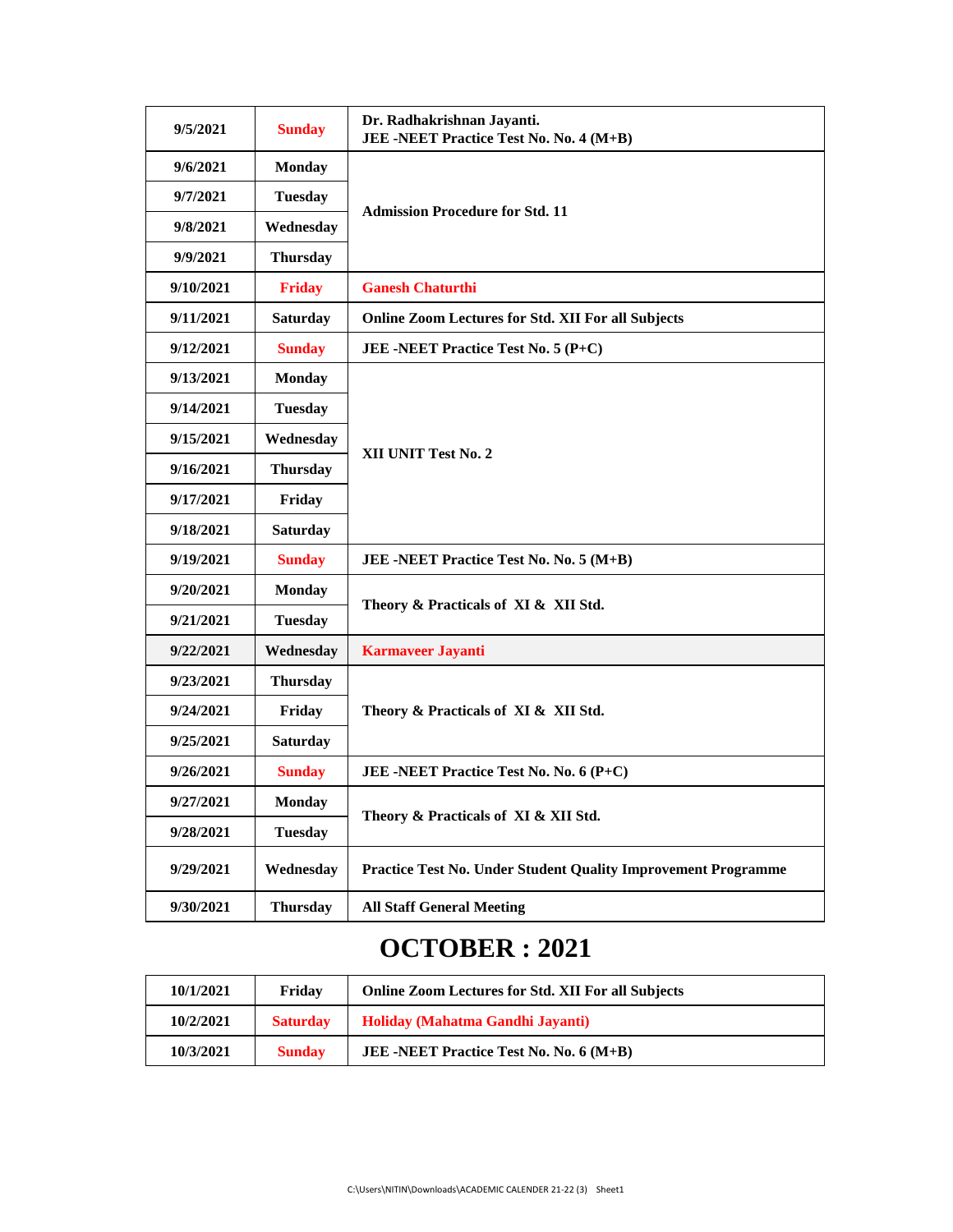| 10/4/2021  | <b>Monday</b>   |                                                           |
|------------|-----------------|-----------------------------------------------------------|
| 10/5/2021  | <b>Tuesday</b>  |                                                           |
| 10/6/2021  | Wednesday       | Theory & Practicals of XI & XII Std.                      |
| 10/7/2021  | <b>Thursday</b> |                                                           |
| 10/8/2021  | Friday          |                                                           |
| 10/9/2021  | <b>Saturday</b> |                                                           |
| 10/10/2021 | <b>Sunday</b>   | JEE -NEET Practice Test No. No. 7 (P+C)                   |
| 10/11/2021 | <b>Monday</b>   |                                                           |
| 10/12/2021 | <b>Tuesday</b>  |                                                           |
| 10/13/2021 | Wednesday       | Theory & Practicals of XI & XII Std.                      |
| 10/14/2021 | <b>Thursday</b> |                                                           |
| 10/15/2021 | <b>Friday</b>   | <b>Holiday (Dasara)</b>                                   |
| 10/16/2021 | <b>Saturday</b> | <b>Online Zoom Lectures for Std. XII For all Subjects</b> |
| 10/17/2021 | <b>Sunday</b>   | JEE -NEET Practice Test No. No. 7 (M+B)                   |
| 10/18/2021 | <b>Monday</b>   | <b>Online Zoom Lectures for Std. XII For all Subjects</b> |
| 10/19/2021 | <b>Tuesday</b>  | Holiday (Ed - A - Milad)                                  |
| 10/20/2021 | Wednesday       |                                                           |
| 10/21/2021 | <b>Thursday</b> | Theory & Practicals of XI & XII Std.                      |
| 10/22/2021 | Friday          |                                                           |
| 10/23/2021 | <b>Saturday</b> | <b>All Staff General Meeting</b>                          |
| 10/24/2021 | <b>Sunday</b>   | JEE -NEET Practice Test No. No. 8 (P+C)                   |
| 10/25/2021 | <b>Monday</b>   |                                                           |
| 10/26/2021 | <b>Tuesday</b>  |                                                           |
| 10/27/2021 | Wednesday       | XII TERMINAL EXAMINATION,<br>XI                           |
| 10/28/2021 | <b>Thursday</b> | <b>UNIT Test No. 1</b>                                    |
| 10/29/2021 | Friday          |                                                           |
| 10/30/2021 | <b>Saturday</b> |                                                           |
| 10/31/2021 | <b>Sunday</b>   | JEE -NEET Practice Test No. No. 8 (M+B)                   |

## **NOVEMBER : 2021**

| 11/1/2021 | Monday         |                   |
|-----------|----------------|-------------------|
| 11/2/2021 | <b>Tuesday</b> | Dipawali Vacation |
| 11/3/2021 | Wednesday      |                   |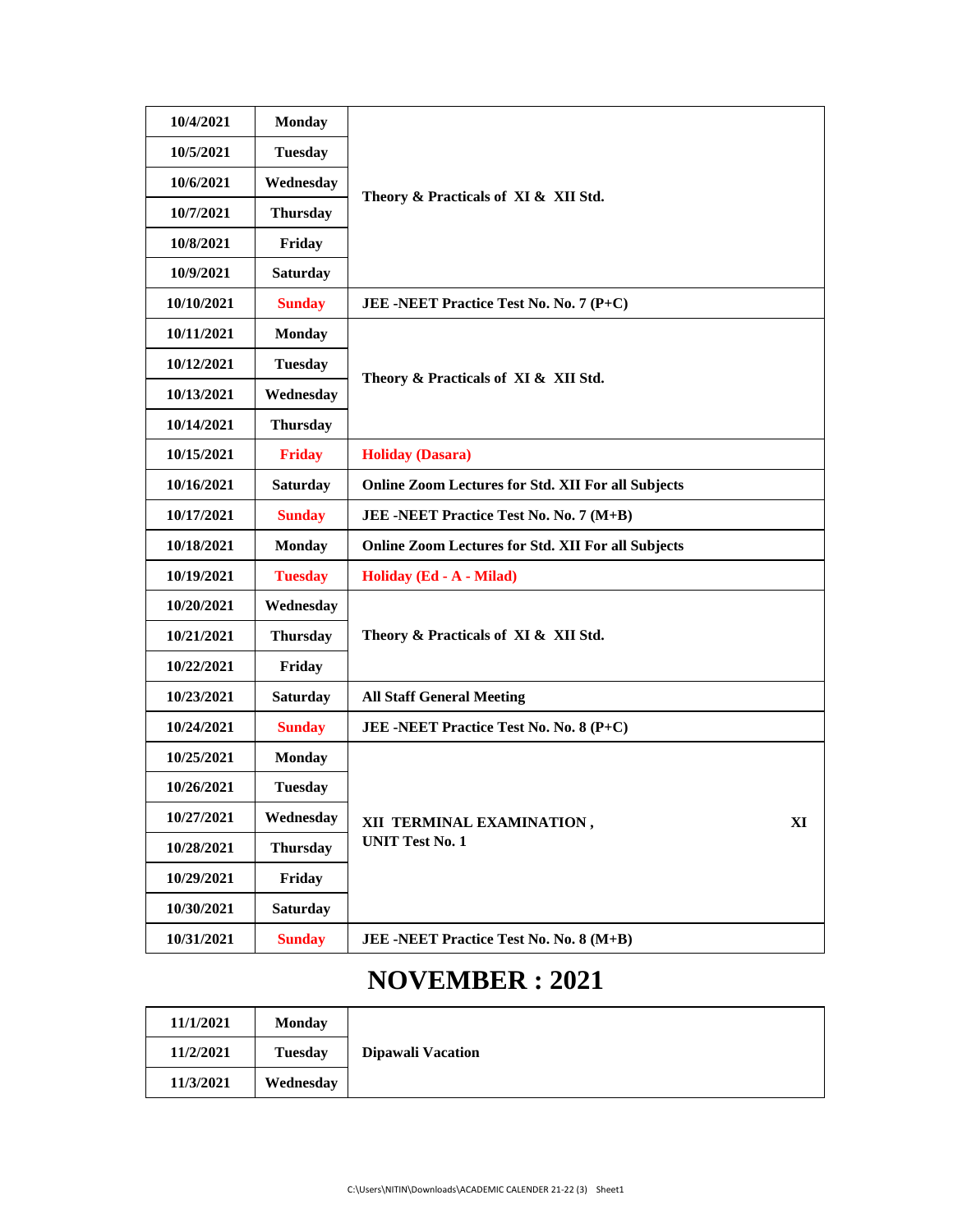| 11/4/2021  | <b>Thursday</b> |                                                                                          |
|------------|-----------------|------------------------------------------------------------------------------------------|
| 11/5/2021  | Friday          |                                                                                          |
| 11/6/2021  | <b>Saturday</b> |                                                                                          |
| 11/7/2021  | <b>Sunday</b>   |                                                                                          |
| 11/8/2021  | <b>Monday</b>   |                                                                                          |
| 11/9/2021  | <b>Tuesday</b>  |                                                                                          |
| 11/10/2021 | Wednesday       | <b>Dipawali Vacation</b>                                                                 |
| 11/11/2021 | <b>Thursday</b> |                                                                                          |
| 11/12/2021 | Friday          |                                                                                          |
| 11/13/2021 | <b>Saturday</b> |                                                                                          |
| 11/14/2021 | <b>Sunday</b>   |                                                                                          |
| 11/15/2021 | <b>Monday</b>   |                                                                                          |
| 11/16/2021 | <b>Tuesday</b>  | <b>All Staff General Meeting</b>                                                         |
| 11/17/2021 | Wednesday       | Theory & Practicals of XI & XII Std.                                                     |
| 11/18/2021 | <b>Thursday</b> |                                                                                          |
| 11/19/2021 | Friday          | <b>Holoday (Guru Nanak Jayanti)</b>                                                      |
| 11/20/2021 | <b>Saturday</b> | <b>Online Zoom Lectures for Std. XII For all Subjects</b>                                |
| 11/21/2021 | <b>Sunday</b>   | JEE -NEET Practice Test No. No. 9 (P+C)                                                  |
| 11/22/2021 | <b>Monday</b>   |                                                                                          |
| 11/23/2021 | <b>Tuesday</b>  |                                                                                          |
| 11/24/2021 | Wednesday       | Theory & Practicals of XI & XII Std.                                                     |
| 11/25/2021 | <b>Thursday</b> |                                                                                          |
| 11/26/2021 | Friday          |                                                                                          |
| 11/27/2021 | <b>Saturday</b> |                                                                                          |
| 11/28/2021 | <b>Sunday</b>   | <b>Mahatma Jotiba Phule Smrutidin.</b><br><b>JEE -NEET Practice Test No. No. 9 (M+B)</b> |
| 11/29/2021 | <b>Monday</b>   | <b>Online Zoom Lectures for Std. XII For all Subjects</b>                                |
| 11/30/2021 | <b>Tuesday</b>  |                                                                                          |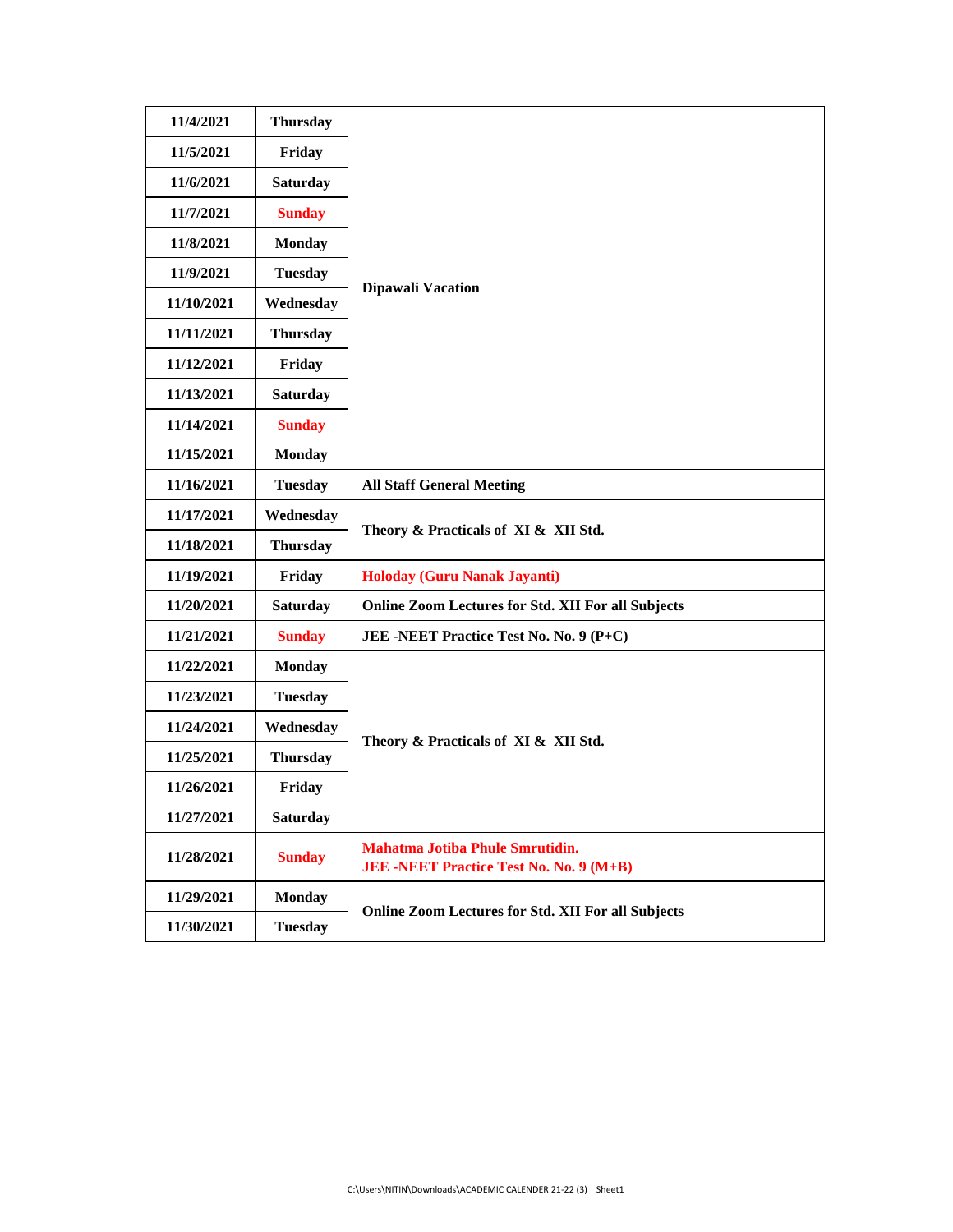### **DECEMBER : 2021**

| 12/1/2021  | Wednesday       | Theory & Practicals of XI & XII Std                                  |
|------------|-----------------|----------------------------------------------------------------------|
| 12/2/2021  | <b>Thursday</b> |                                                                      |
| 12/3/2021  | Friday          |                                                                      |
| 12/4/2021  | <b>Saturday</b> |                                                                      |
| 12/5/2021  | <b>Sunday</b>   | JEE -NEET Practice Test No. No. 10 (P+C)                             |
| 12/6/2021  | <b>Monday</b>   | <b>Mahaparinirvan Din</b>                                            |
| 12/7/2021  | <b>Tuesday</b>  |                                                                      |
| 12/8/2021  | Wednesday       |                                                                      |
| 12/9/2021  | <b>Thursday</b> | Theory & Practicals of XI & XII Std.                                 |
| 12/10/2021 | Friday          |                                                                      |
| 12/11/2021 | <b>Saturday</b> |                                                                      |
| 12/12/2021 | <b>Sunday</b>   | JEE -NEET Practice Test No. No. 10 (M+B)                             |
| 12/13/2021 | <b>Monday</b>   | Theory & Practicals of XI & XII Std.                                 |
| 12/14/2021 | <b>Tuesday</b>  |                                                                      |
| 12/15/2021 | Wednesday       |                                                                      |
| 12/16/2021 | <b>Thursday</b> | XI<br>XII PRELIMINARY EXAMINATION 1<br><b>UNIT Test No. No. 2</b>    |
| 12/17/2021 | Friday          |                                                                      |
| 12/18/2021 | <b>Saturday</b> |                                                                      |
| 12/19/2021 | <b>Sunday</b>   | JEE -NEET Practice Test No. No. 11 (P+C)                             |
| 12/20/2021 | <b>Monday</b>   |                                                                      |
| 12/21/2021 | <b>Tuesday</b>  |                                                                      |
| 12/22/2021 | Wednesday       | Theory & Practicals of XI & XII Std.                                 |
| 12/23/2021 | <b>Thursday</b> |                                                                      |
| 12/24/2021 | Friday          |                                                                      |
| 12/25/2021 | <b>Saturday</b> | <b>Holiday</b> (X-Max)                                               |
| 12/26/2021 | <b>Sunday</b>   | JEE -NEET Practice Test No. No. 11 (M+B)                             |
| 12/27/2021 | <b>Monday</b>   |                                                                      |
| 12/28/2021 | <b>Tuesday</b>  | Theory & Practicals of XI & XII Std.                                 |
| 12/29/2021 | Wednesday       |                                                                      |
| 12/30/2021 | <b>Thursday</b> | <b>Practice Test No. Under Student Quality Improvement Programme</b> |
| 12/31/2021 | Friday          | <b>All Staff General Meeting</b>                                     |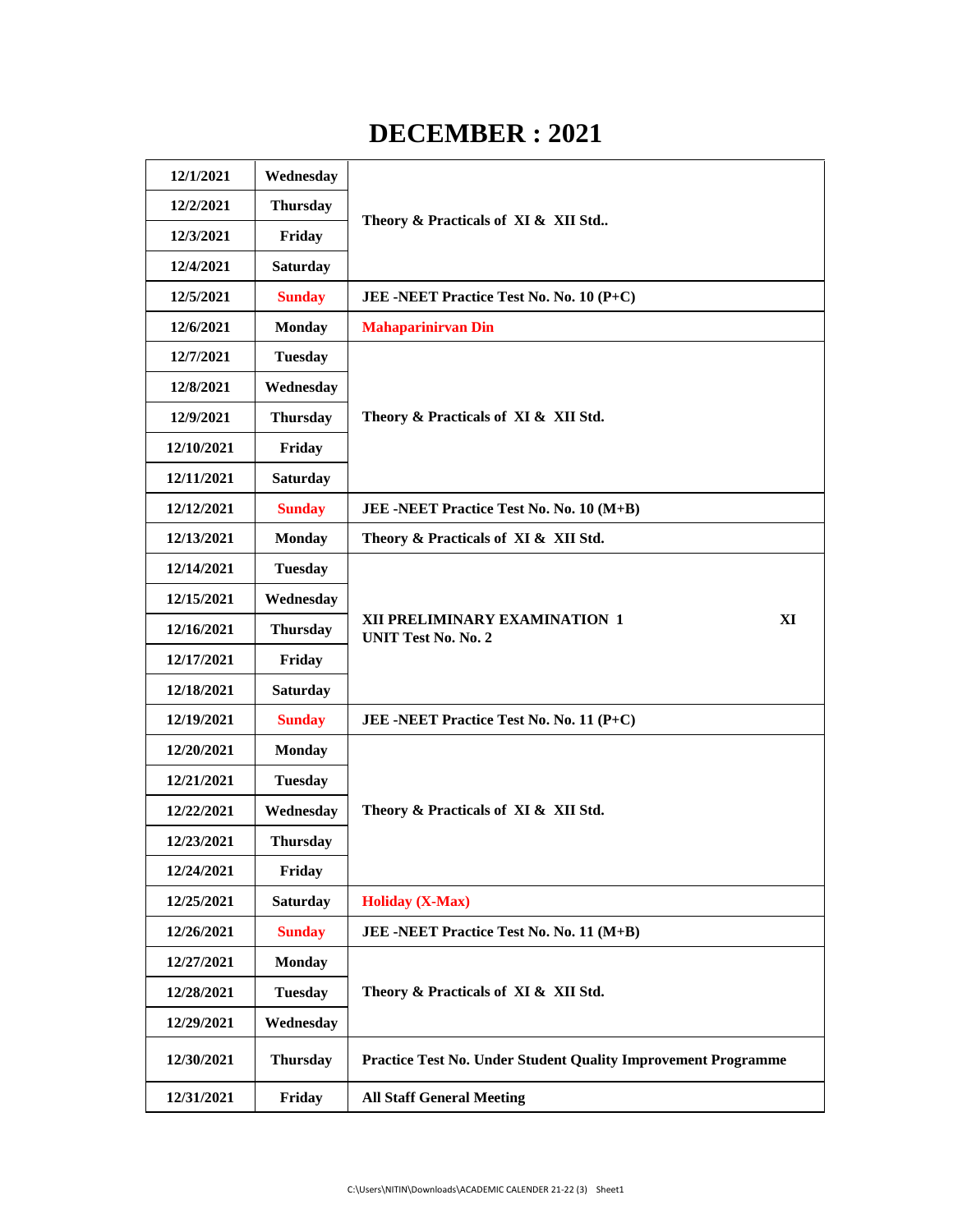### **JANUARY : 2022**

| 1/1/2022  | <b>Saturday</b> | Theory & Practicals of XI & XII Std.                                     |
|-----------|-----------------|--------------------------------------------------------------------------|
| 1/2/2022  | <b>Sunday</b>   | JEE -NEET Practice Test No. 12 (P+C)                                     |
| 1/3/2022  | <b>Monday</b>   | Krantijyoti Savitiribai Phule Jayanti                                    |
| 1/4/2022  | <b>Tuesday</b>  | <b>Maharshi Shinde Jayanti</b>                                           |
| 1/5/2022  | Wednesday       |                                                                          |
| 1/6/2022  | <b>Thursday</b> | Theory & Practicals of XI & XII Std.                                     |
| 1/7/2022  | Friday          |                                                                          |
| 1/8/2022  | <b>Saturday</b> |                                                                          |
| 1/9/2022  | <b>Sunday</b>   | <b>Guru Govind Sing Jayanti.</b><br>JEE -NEET Practice Test No. 12 (M+B) |
| 1/10/2022 | <b>Monday</b>   | XII PRELIMINARY EXAMINATION 2<br>XI TERMINAL EXAMINATION                 |
| 1/11/2022 | <b>Tuesday</b>  |                                                                          |
| 1/12/2022 | Wednesday       |                                                                          |
| 1/13/2022 | <b>Thursday</b> |                                                                          |
| 1/14/2022 | Friday          |                                                                          |
| 1/15/2022 | <b>Saturday</b> |                                                                          |
| 1/16/2022 | <b>Sunday</b>   | JEE -NEET Practice Test No. 13 (P+C)                                     |
| 1/17/2022 | <b>Monday</b>   |                                                                          |
| 1/18/2022 | <b>Tuesday</b>  |                                                                          |
| 1/19/2022 | Wednesday       | Theory & Practicals of XI & XII Std.                                     |
| 1/20/2022 | <b>Thursday</b> |                                                                          |
| 1/21/2022 | Friday          |                                                                          |
| 1/22/2022 | <b>Saturday</b> |                                                                          |
| 1/23/2022 | <b>Sunday</b>   | JEE -NEET Practice Test No. 12 (M+B)                                     |
| 1/24/2022 | <b>Monday</b>   | Theory & Practicals of XI & XII Std.                                     |
| 1/25/2022 | <b>Tuesday</b>  |                                                                          |
| 1/26/2022 | Wednesday       | <b>Republic Day</b>                                                      |
| 1/27/2022 | <b>Thursday</b> |                                                                          |
| 1/28/2022 | Friday          | Theory & Practicals of XI & XII Std.                                     |
| 1/29/2022 | <b>Saturday</b> |                                                                          |
| 1/30/2022 | <b>Sunday</b>   | JEE -NEET Practice Test No. 13 (P+C)                                     |
| 1/31/2022 | <b>Monday</b>   | <b>All Staff General Meeting</b>                                         |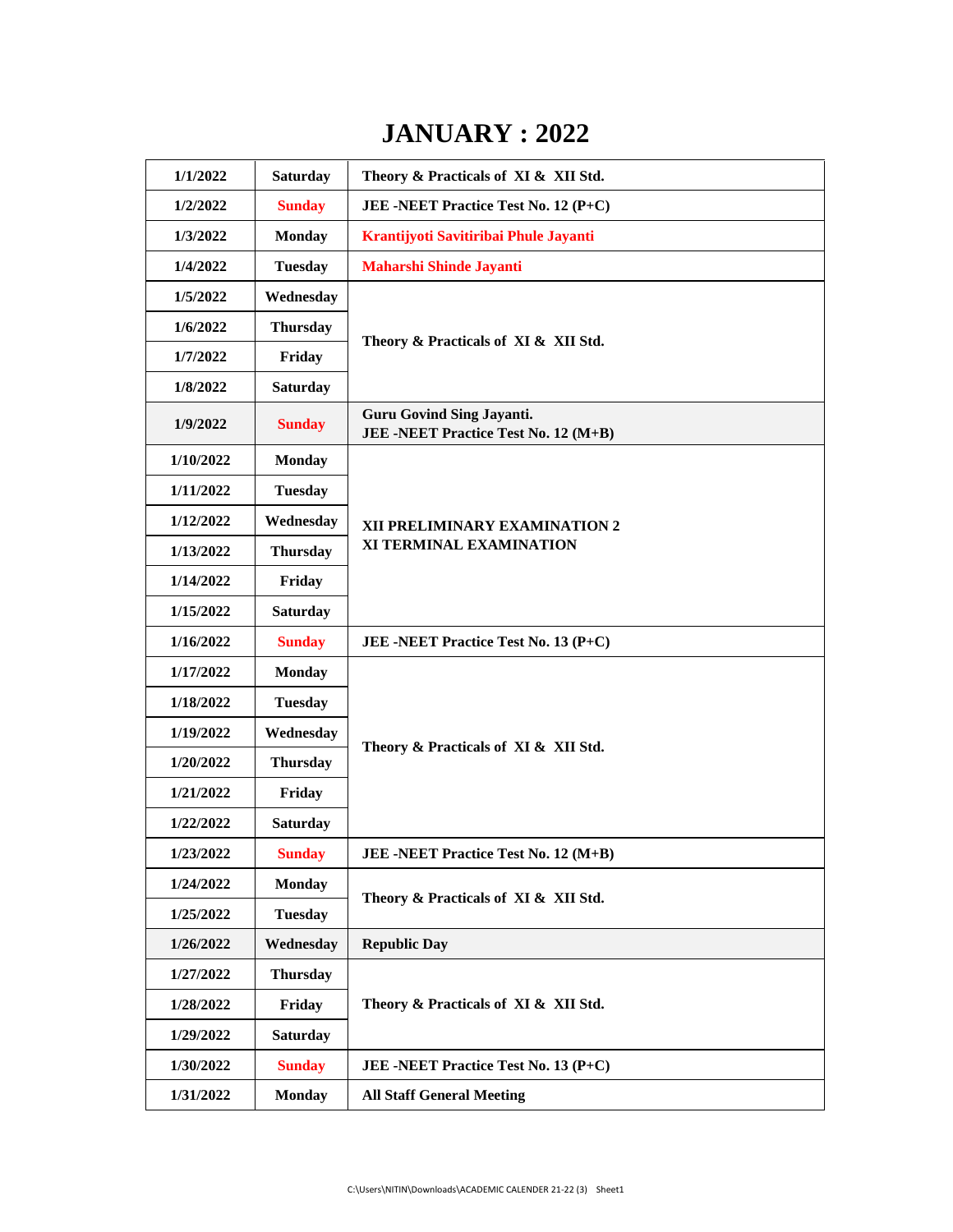### **FEBRUARY : 2022**

| 2/1/2022  | <b>Tuesday</b>  |                                              |
|-----------|-----------------|----------------------------------------------|
| 2/2/2022  | Wednesday       | <b>XII Preliminary Practical Examination</b> |
| 2/3/2022  | <b>Thursday</b> |                                              |
| 2/4/2022  | Friday          | <b>XII Preliminary Practical Examination</b> |
| 2/5/2022  | <b>Saturday</b> |                                              |
| 2/6/2022  | <b>Sunday</b>   | JEE -NEET Practice Test No. 13 (M+B)         |
| 2/7/2022  | <b>Monday</b>   | Theory & Practicals of XI Std.               |
| 2/8/2022  | <b>Tuesday</b>  |                                              |
| 2/9/2022  | Wednesday       |                                              |
| 2/10/2022 | <b>Thursday</b> |                                              |
| 2/11/2022 | Friday          |                                              |
| 2/12/2022 | <b>Saturday</b> |                                              |
| 2/13/2022 | <b>Sunday</b>   | JEE -NEET Practice Test No. 14 (P+C)         |
| 2/14/2022 | <b>Monday</b>   | Theory & Practicals of XI Std.               |
| 2/15/2022 | <b>Tuesday</b>  |                                              |
| 2/16/2022 | Wednesday       |                                              |
| 2/17/2022 | <b>Thursday</b> |                                              |
| 2/18/2022 | Friday          |                                              |
| 2/19/2022 | <b>Saturday</b> | Chhatrapati Shivaji Maharaj Jayanti          |
| 2/20/2022 | <b>Sunday</b>   | JEE -NEET Practice Test No. 14 (M+B)         |
| 2/21/2022 | <b>Monday</b>   |                                              |
| 2/22/2022 | <b>Tuesday</b>  | Theory & Practicals of XI Std.               |
| 2/23/2022 | Wednesday       |                                              |
| 2/24/2022 | <b>Thursday</b> |                                              |
| 2/25/2022 | Friday          |                                              |
| 2/26/2022 | <b>Saturday</b> | <b>Republic Day</b>                          |
| 2/27/2022 | <b>Sunday</b>   | JEE -NEET Practice Test No. 15 (P+C)         |
| 2/28/2022 | <b>Monday</b>   | <b>All Staff General Meeting</b>             |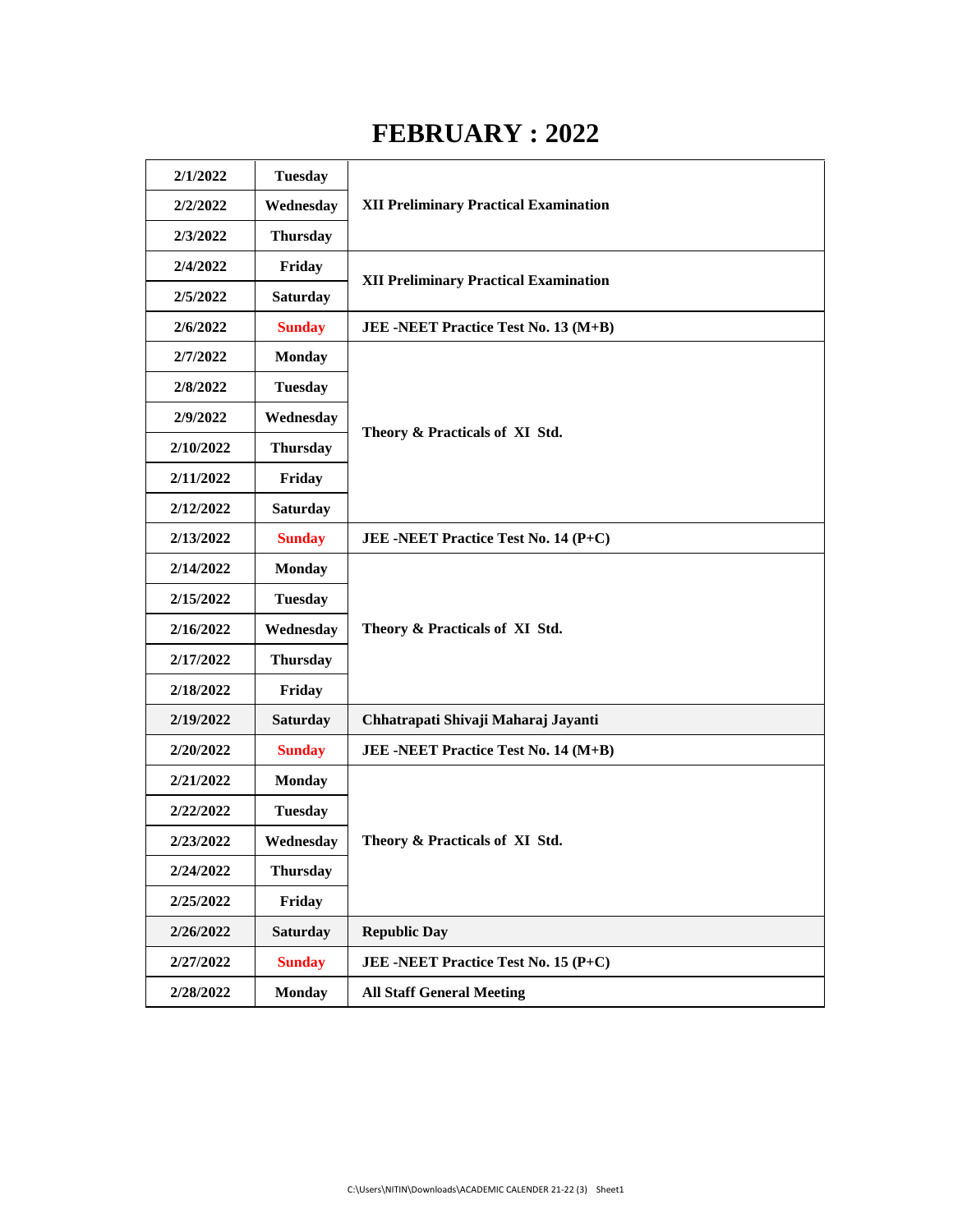#### **MARCH : 2022**

| 3/1/2022  | <b>Tuesday</b>  | Mahashivratri                        |
|-----------|-----------------|--------------------------------------|
| 3/2/2022  | Wednesday       | Theory & Practicals of XI Std.       |
| 3/3/2022  | <b>Thursday</b> |                                      |
| 3/4/2022  | Friday          |                                      |
| 3/5/2022  | <b>Saturday</b> |                                      |
| 3/6/2022  | <b>Sunday</b>   | JEE -NEET Practice Test No. 15 (M+B) |
| 3/7/2022  | <b>Monday</b>   | XI UNIT Test No. 3                   |
| 3/8/2022  | <b>Tuesday</b>  |                                      |
| 3/9/2022  | Wednesday       |                                      |
| 3/10/2022 | <b>Thursday</b> |                                      |
| 3/11/2022 | Friday          |                                      |
| 3/12/2022 | <b>Saturday</b> |                                      |
| 3/13/2022 | <b>Sunday</b>   | JEE -NEET Practice Test No. 16 (P+C) |
| 3/14/2022 | <b>Monday</b>   | Theory & Practicals of XI Std.       |
| 3/15/2022 | <b>Tuesday</b>  |                                      |
| 3/16/2022 | Wednesday       |                                      |
| 3/17/2022 | <b>Thursday</b> |                                      |
| 3/18/2022 | Friday          | <b>Dhulivandan</b>                   |
| 3/19/2022 | <b>Saturday</b> | Theory & Practicals of XI Std.       |
| 3/20/2022 | <b>Sunday</b>   | JEE -NEET Practice Test No. 16 (M+B) |
| 3/21/2022 | <b>Monday</b>   |                                      |
| 3/22/2022 | <b>Tuesday</b>  | Theory & Practicals of XI Std.       |
| 3/23/2022 | Wednesday       |                                      |
| 3/24/2022 | <b>Thursday</b> |                                      |
| 3/25/2022 | Friday          |                                      |
| 3/26/2022 | <b>Saturday</b> |                                      |
| 3/27/2022 | <b>Sunday</b>   | JEE -NEET Practice Test No. 17 (P+C) |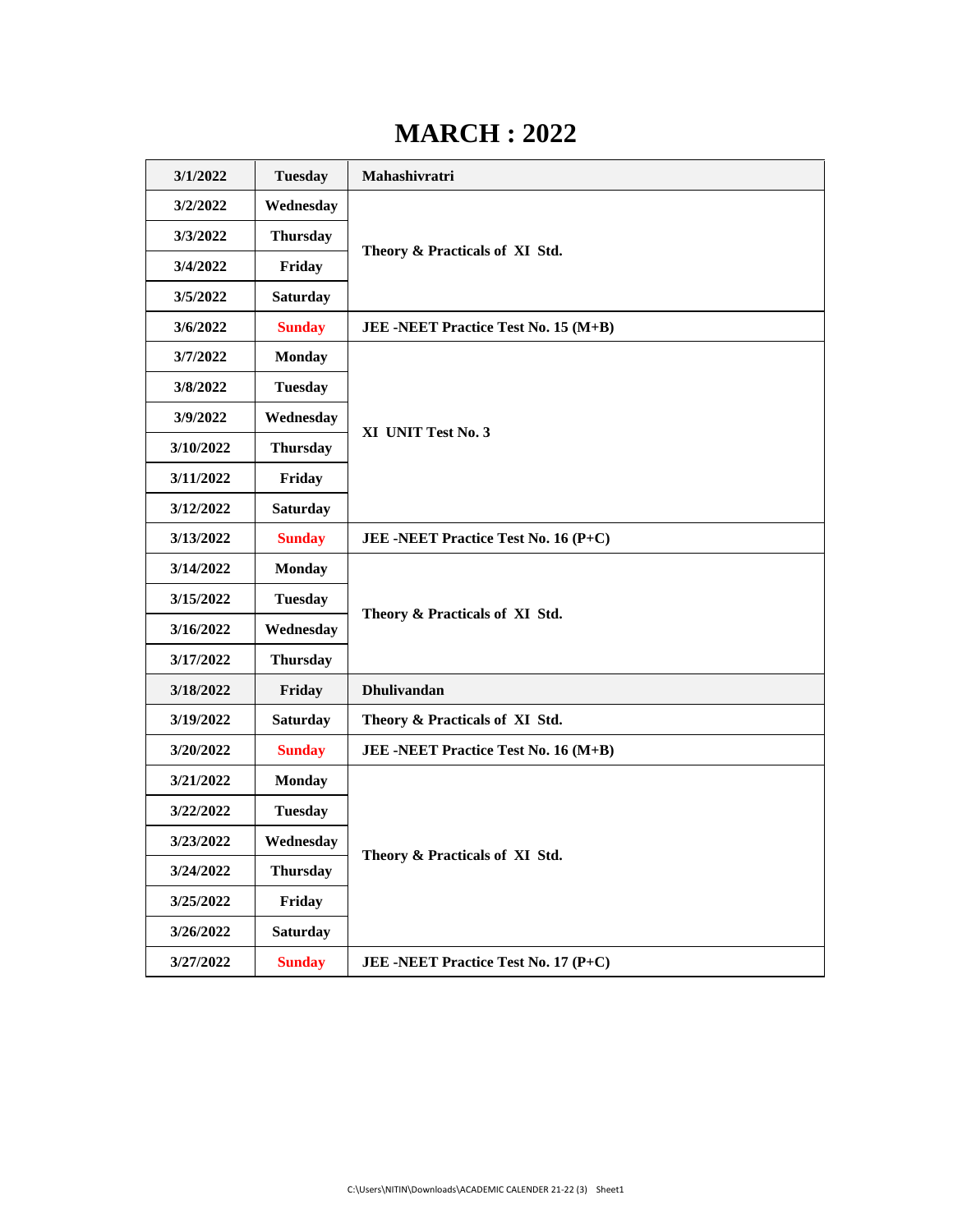| 3/28/2022 | <b>Monday</b>   | Theory & Practicals of XI Std.   |
|-----------|-----------------|----------------------------------|
| 3/29/2022 | Tuesdav         |                                  |
| 3/30/2022 | Wednesday       | Theory & Practicals of XI Std.   |
| 3/31/2022 | <b>Thursday</b> | <b>All Staff General Meeting</b> |

### **APRIL : 2022**

| 4/1/2022  | Friday          | Theory & Practicals of XI Std.             |
|-----------|-----------------|--------------------------------------------|
| 4/2/2022  | <b>Saturday</b> | <b>Gudhi Padava</b>                        |
| 4/3/2022  | <b>Sunday</b>   | JEE -NEET Practice Test No. 17 (M+B)       |
| 4/4/2022  | <b>Monday</b>   | Theory & Practicals of XI Std.             |
| 4/5/2022  | <b>Tuesday</b>  |                                            |
| 4/6/2022  | Wednesday       |                                            |
| 4/7/2022  | <b>Thursday</b> |                                            |
| 4/8/2022  | Friday          |                                            |
| 4/9/2022  | <b>Saturday</b> |                                            |
| 4/10/2022 | <b>Sunday</b>   | JEE -NEET Practice Test No. 18 (P+C)       |
| 4/11/2022 | <b>Monday</b>   | Theory & Practicals of XI Std.             |
| 4/12/2022 | <b>Tuesday</b>  |                                            |
| 4/13/2022 | Wednesday       |                                            |
| 4/14/2022 | <b>Thursday</b> | Bharatratna Dr. Babasaheb Ambedkar Jayanti |
| 4/15/2022 | <b>Friday</b>   | <b>Good Friday</b>                         |
| 4/16/2022 | <b>Saturday</b> | <b>All Staff General Meeting</b>           |
| 4/17/2022 | <b>Sunday</b>   | JEE -NEET Practice Test No. 18 (M+B)       |
| 4/18/2022 | <b>Monday</b>   | Practical Examination of XI Std.           |
| 4/19/2022 | <b>Tuesday</b>  |                                            |
| 4/20/2022 | Wednesday       |                                            |
| 4/21/2022 | <b>Thursday</b> |                                            |
| 4/22/2022 | Friday          |                                            |
| 4/23/2022 | <b>Saturday</b> |                                            |